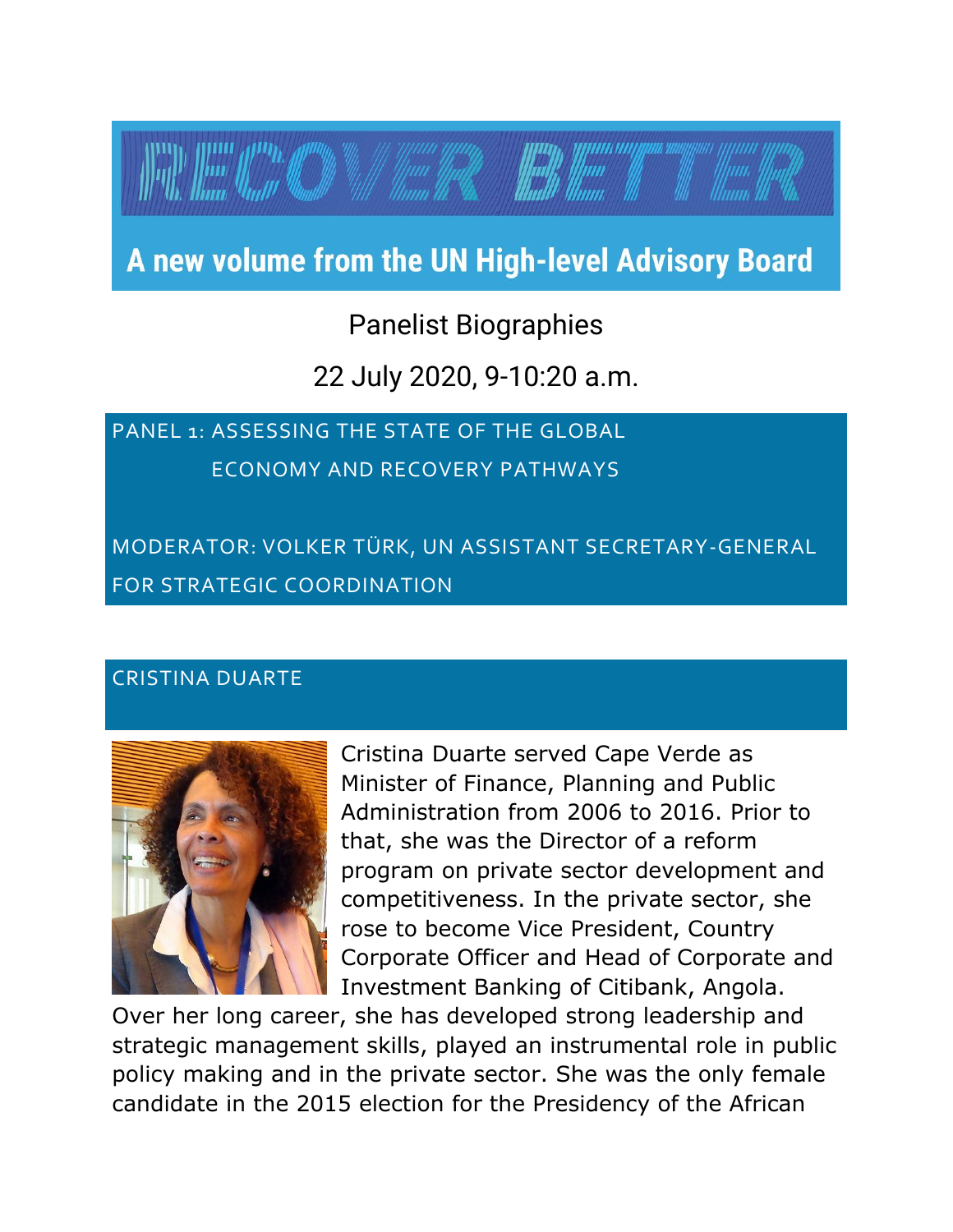Development Bank. She used this opportunity to present her vision for Africa's transformation. She has an abiding interest in issues of governance, private sector development, and particular competence in international negotiations, strategic and scenarios planning, development policy and management, and institution building. Since Mrs. Duarte left Government in 2016, she has been invited to governance and advisory positions in various international and regional organizations. She is a Member of the United Nations Committee of Experts on Public Administration, established by the Economic and Social Council (ECOSOC). She is a Member of the Advisory Committee to President Paul Kagame on the Reform of the African Union. She is a Member of the Board of the Alliance for a Green Revolution in Africa (AGRA) and she is a Member of the Board of the Institute of African Leadership for Sustainable Development (UONGOZI Institute). In addition, she is a Visiting Research Fellow at WITS University, School of Governance, South Africa.

#### MARCEL FRATZSCHER



Marcel Fratzscher is President of DIW Berlin, one of the leading, independent economic research institutes and think tanks in Europe, Professor of Macroeconomics and Finance at Humboldt-University Berlin, and Chair of the German government expert committee on "Strenghtening investment in Germany". Marcel Fratzscher is member of the advisory board of the German development, nonprofit Deutsche Welthungerhilfe and

of the supervisory board of the Hertie School of Governance.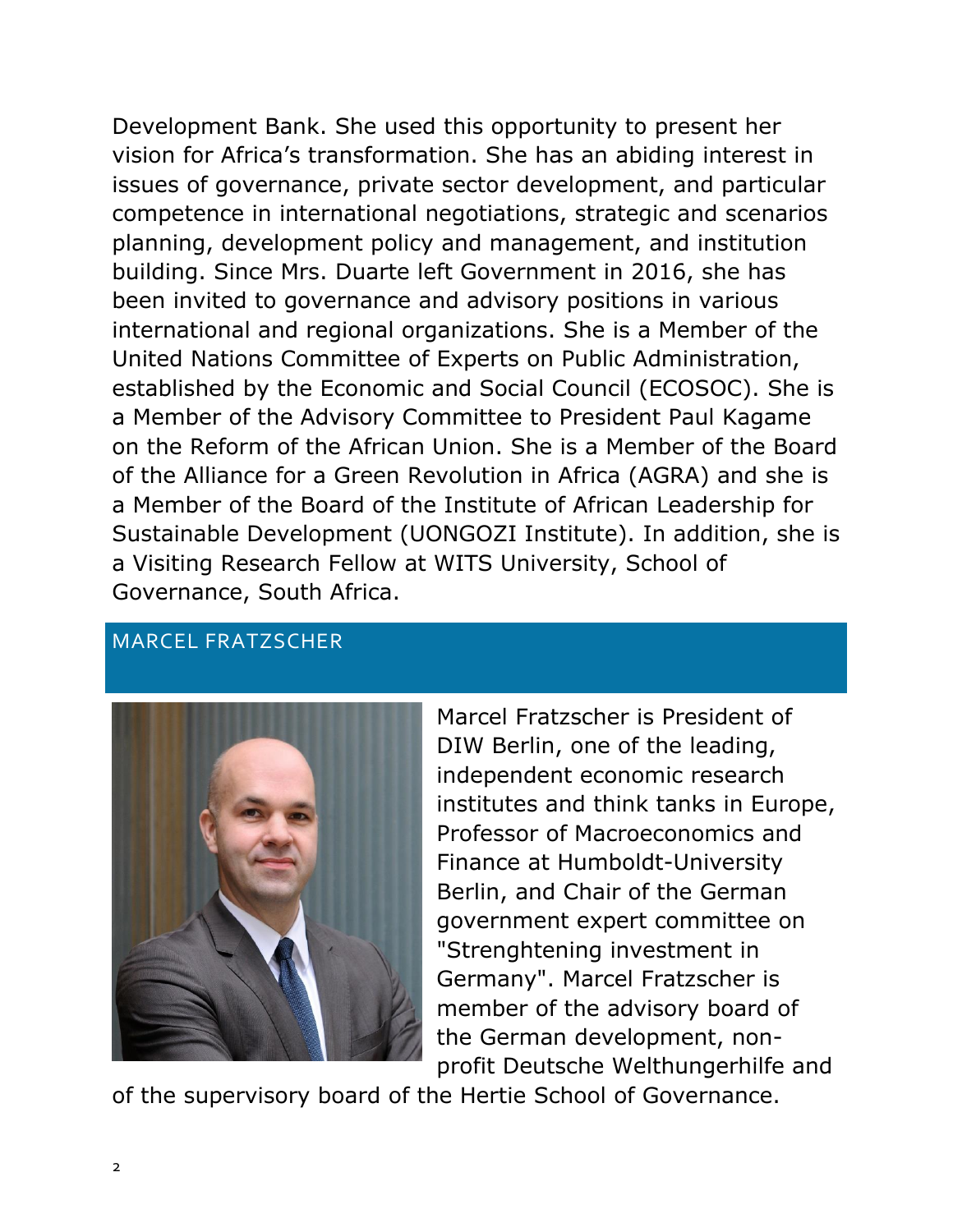Moreover, he is member of the advisory board of the foundation Deutschland rundet auf, co-owner and engaged at Kreuzberger Kinderstiftung and member of the advisory board of the Society for German-Chinese Cultural Exchange (GeKA e.V.) Berlin. His prior professional experience includes work as Head of the International Policy Analysis at the European Central Bank (ECB), where he worked from 2001 to 2012; the Peterson Institute for International Economics in 2000-01; before and during the Asian financial crisis in 1996-98 at the Ministry of Finance of Indonesia for the Harvard Institute for International Development (HIID); and shorter periods at the Asian Development Bank, the World Bank and in various parts of Asia and Africa. He received a Ph.D. in Economics from the European University Institute (EUI); a Master of Public Policy from Harvard University's John F. Kennedy School of Government; a B.A. in Philosophy, Politics, and Economics (PPE) from the University of Oxford, and a Vordiplom in Economics from Kiel University. He obtained his primary and secondary education in Germany.

### JAYATI GHOSH



Jayati Ghosh is Professor of Economics at the Centre for Economic Studies and Planning, School of Social Sciences, Jawaharlal Nehru University, New Delhi. She was educated at Delhi University, Jawaharlal Nehru University and the University of Cambridge, England where she obtained her Ph.D. in 1983. Since

2002 she has been the Executive Secretary of International Development Economics Associates (IDEAS), an international network of heterodox development economists (www.networkideas.org). She is Founding Trustee of the Economic Research Foundation [\(www.macroscan.org\)](http://www.macroscan.org/). She has some experience in advising on policy-related issues for state and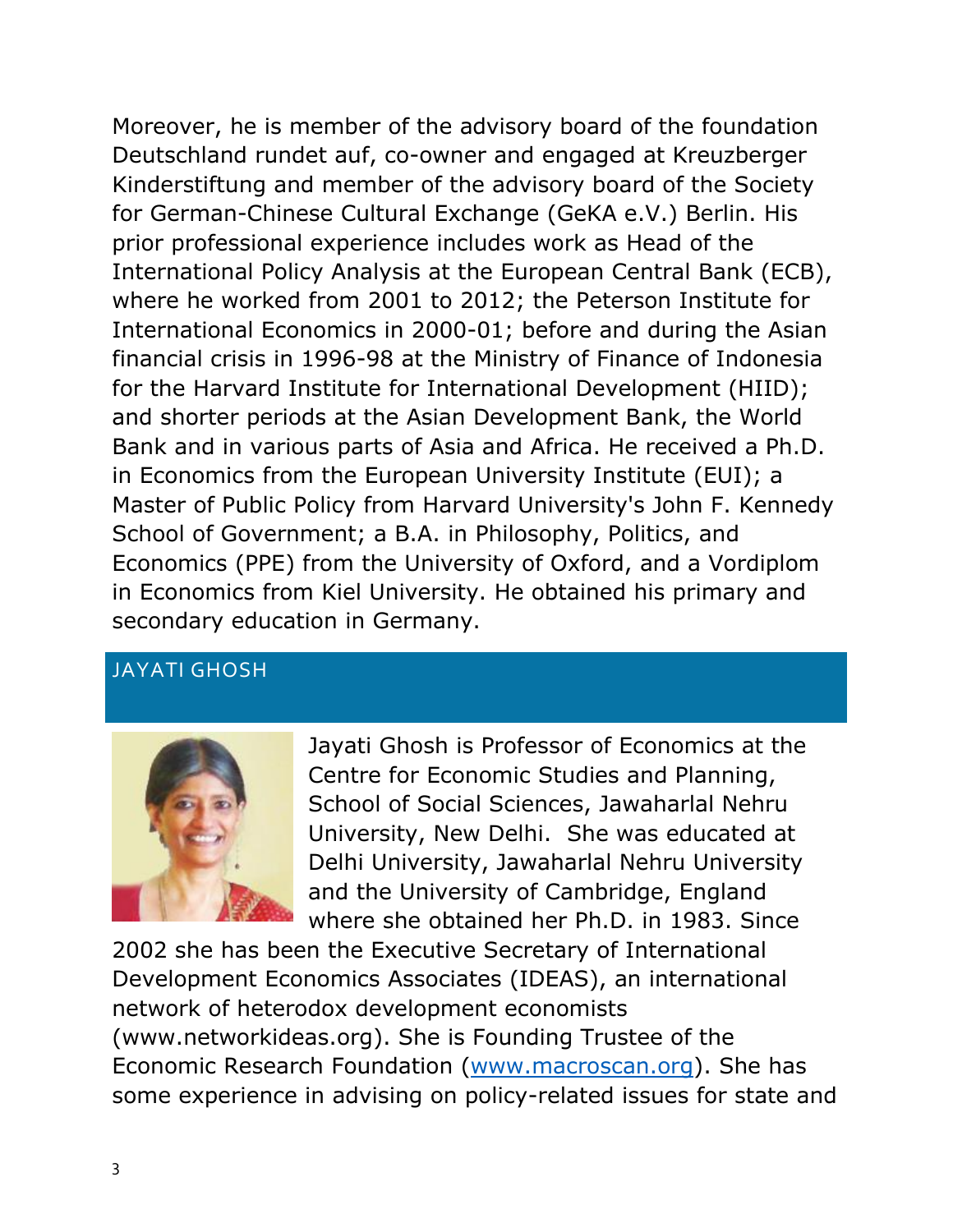central governments in India as well as some governments in other countries. She was the Chairperson of the Commission on Farmers' Welfare in 2004 constituted by the state government of Andhra Pradesh in India, and Member of the National Knowledge Commission reporting to the Prime Minister of India (2005-09). She has been on several Working Groups and Advisory Committees of the Government of India relating to various developmental issues. She has consulted for a large number of international organisations, including ILO, UNDP, UNCTAD, UN-DESA, UNRISD and UN Women. She is a member of a large number of advisory boards of institutions and academic journals. Additionally, she has been collaborated with several newspapers, journals and blogs in India and the UK. Her blog can be found on [http://www.networkideas.org/jayati-blog/.](http://www.networkideas.org/jayati-blog/) She has been closely involved in working with progressive organisations and social movements. She is married with one daughter.

#### JUSTIN YIFU LIN



Justin Yifu Lin is Dean of Institute of New Structural Economics and Institute of South-South Cooperation and Development and Professor and Honorary Dean of National School of Development at Peking University. He was the Senior Vice President and Chief Economist of the World Bank, 2008- 2012. Prior to this, Mr. Lin served for 15 years as Founding Director and Professor of the China Centre for Economic Research (CCER) at Peking University. He is Councillor of the State Council and

a member of the Standing Committee, Chinese People's Political Consultation Conference. He is the author of more than 20 books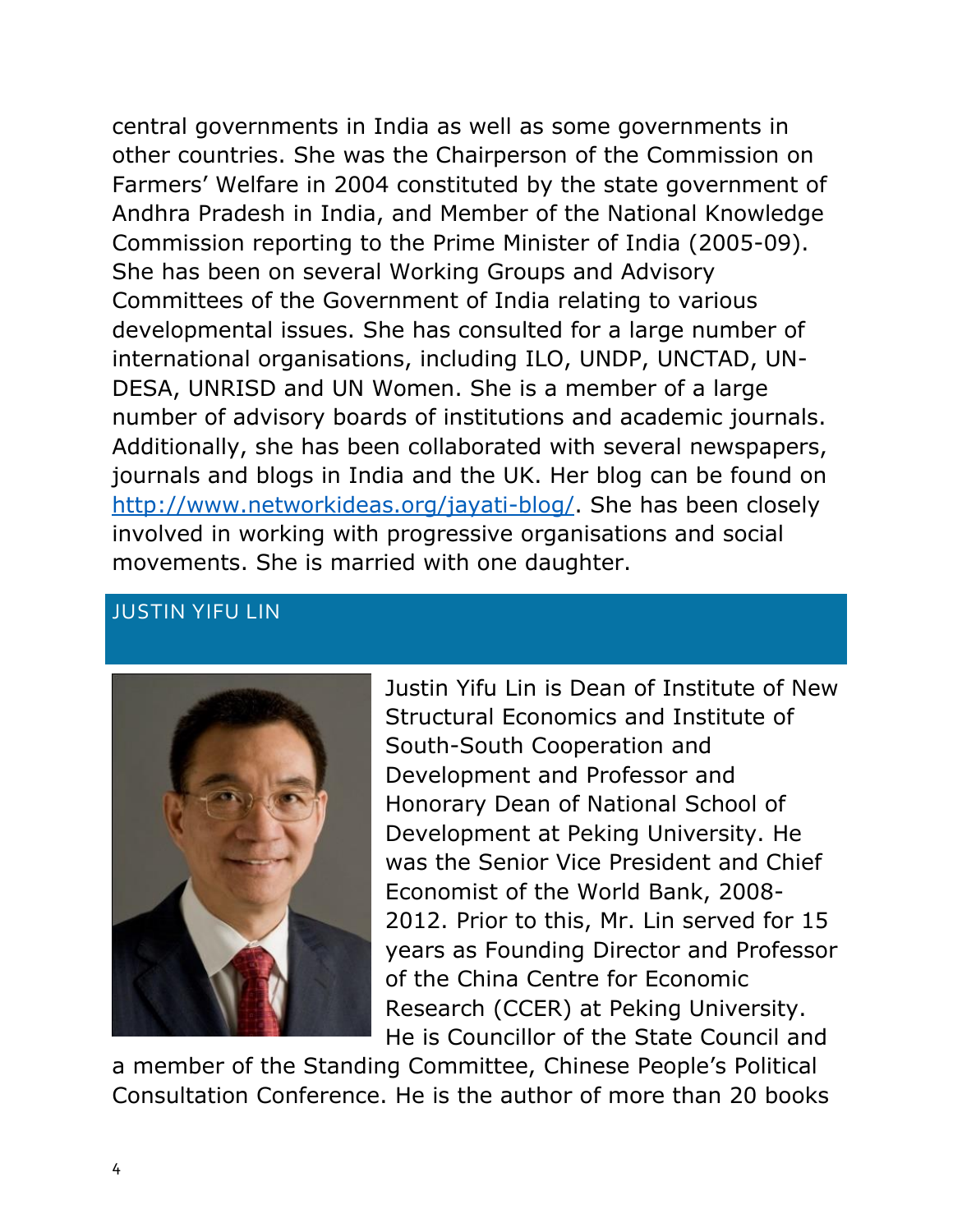including Beating the Odd: Jump-starting Developing Countries; Going Beyond Aid: Development Cooperation for Structural Transformation, the Quest for Prosperity: How Developing Economies Can Take Off, New Structural Economics: A Framework for Rethinking Development and Policy, Against the Consensus: Reflections on the Great Recession, and Demystifying the Chinese Economy. He is a Corresponding Fellow of the British Academy and a Fellow of the Academy of Sciences for Developing World.

#### JOSEPH E. STIGLITZ



Joseph E. Stiglitz is an American economist and a professor at Columbia University. He is also the co-chair of the High-Level Expert Group on the Measurement of Economic Performance and Social Progress at the OECD, and the Chief Economist of the Roosevelt Institute. A recipient of the Nobel Memorial Prize in Economic Sciences (2001) and the John Bates Clark Medal (1979), he is a former senior vice president and chief economist of the World Bank and a former member and chairman of the (US president's)

Council of Economic Advisers. In 2000, Stiglitz founded the Initiative for Policy Dialogue, a think tank on international development based at Columbia University. He has been a member of the Columbia faculty since 2001 and received that university's highest academic rank (university professor) in 2003. In 2011 Stiglitz was named by *Time* magazine as one of the 100 most influential people in the world. Known for his pioneering work on asymmetric information, Stiglitz's work focuses on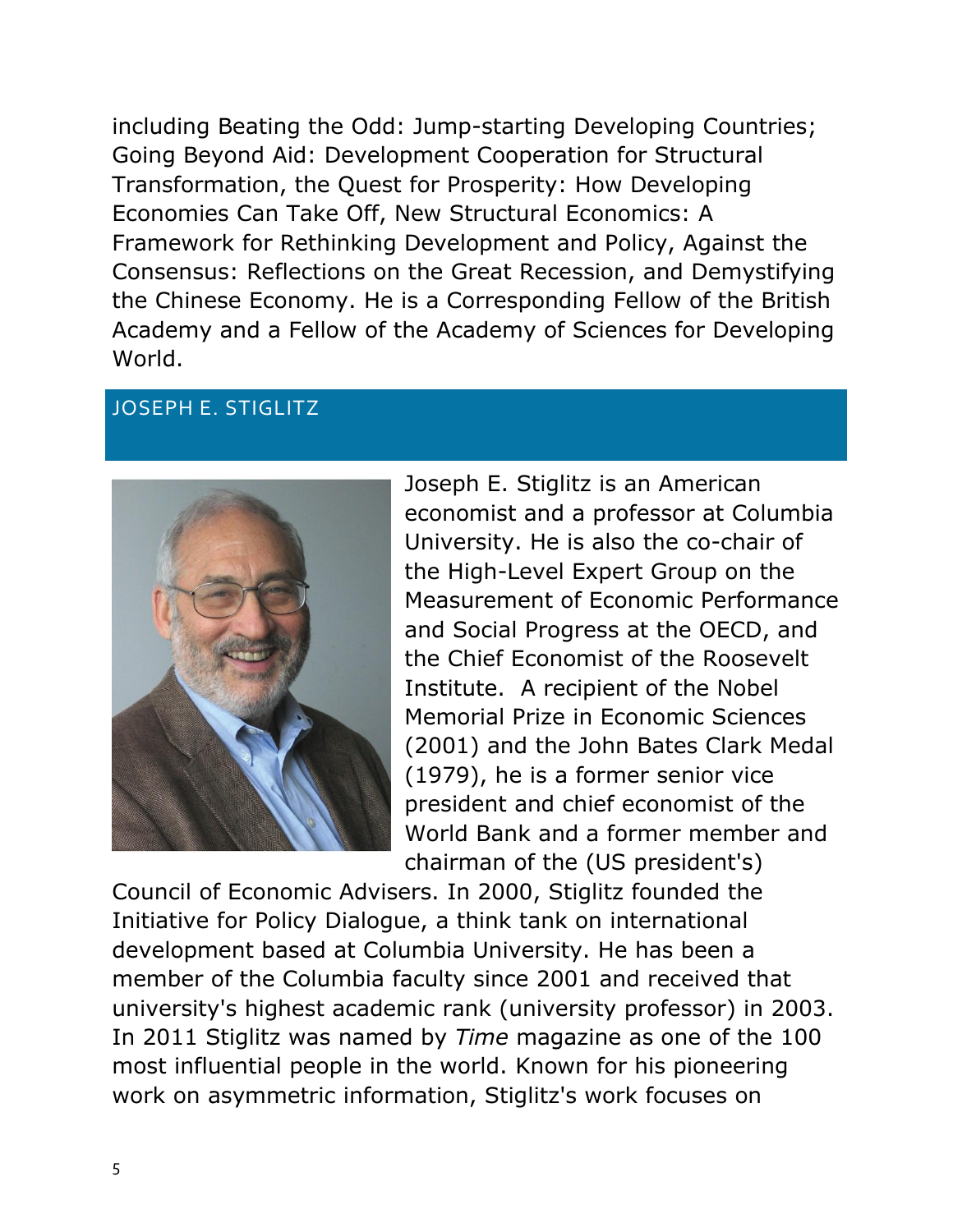income distribution, risk, corporate governance, public policy, macroeconomics and globalization. He is the author of numerous books, and several bestsellers. His most recent titles are *Globalization and Its Discontents Revisited, The Euro, Rewriting the Rules of the American Economy* and *The Great Divide.*

#### HEIZO TAKENAKA



Heizo Takenaka is a professor emeritus at Keio University and a professor at Toyo University in Japan. Professor Takenaka started his academic career in 1981 as a visiting scholar at both Harvard University and University of Pennsylvania. His academic experience includes: Senior Economist, Institute of Fiscal and Monetary Policy, Japanese Ministry of Finance (1982); Associate Professor, Faculty of Economics, Osaka University (1987); Visiting Associate Professor, Harvard University (1989);

Visiting Fellow, Institute of International Economics (1989); and Associate Professor (1990) and Professor, Faculty of Policy Management, Keio University (1996). Professor Takenaka was named a member of the Economic Strategy Council (advisory board for economic policy to the Prime Minister) in 1998 and a member of the IT Strategy Council (advisory board on IT policy to the Prime Minister) in 2000. In 2001, he was named the Minister for Economic/Fiscal Policy. In 2002, Professor Takenaka was named the Minister for both Financial Services and Economic/Fiscal Policy. In 2004, he was elected to the House of Councilors, and was named the Minister for both Economic/Fiscal Policy and Privatization of the Postal Services. In 2005, he was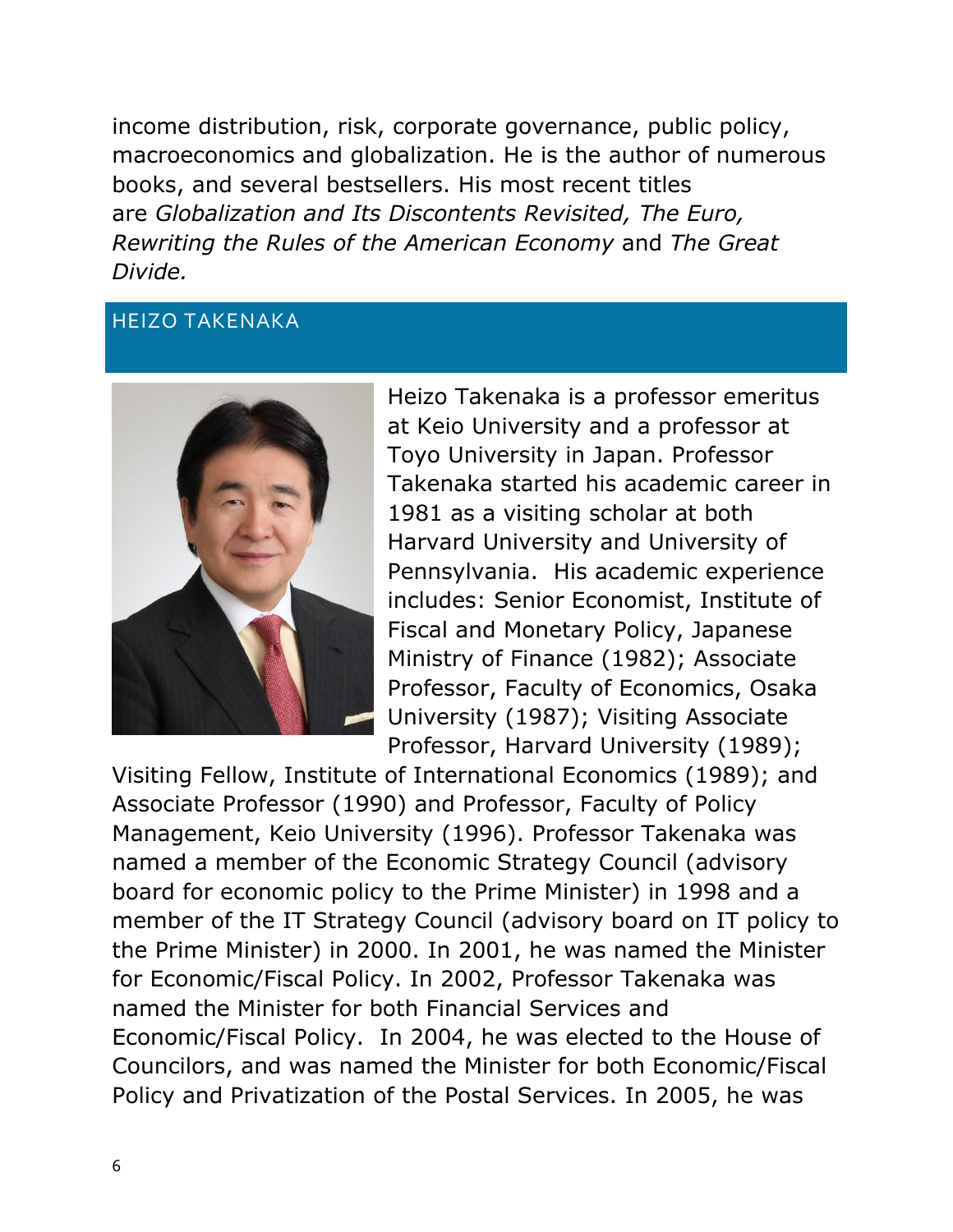named the Minister for both Internal Affairs and Communication, and Privatization of the Postal Services. The following year, Professor Takenaka returned to academia. He was named to the Foundation Board of the World Economic Forum in 2007. Professor Takenaka received his B.A. in economics from Hitotsubashi University and his Ph.D in economics from Osaka University.

#### IZABELLA MÔNICA VIEIRA TEIXEIRA



Izabella Mônica Vieira Teixeira is the Former Minister (2010-2016), the Brazilian Ministry of the Environment. During her career, Ms. Teixeira was the Environmental Analyst of the Ministry of Environment (1984-2016), the Undersecretary for the Environment, Chief of Staff, Task Leader of the Cleanup Program of the Guanabara Bay of Rio de Janeiro State Secretary for the Environment (2006-2008), the Deputy Minister of the Environment of Brazil

(2008-2009), the Minister of the Environment of Brazil (since 2010 – 2016, May), the Executive Director of New Tracks Environment and Development Consultancy (since 2017), the Senior Fellow for Land Use and Climate Change of Brazilian Center for International Relations – CEBRI (since 2017), the Co-Chair International Resource Panel – IRP/UNEP (since 2017). Ms. Teixeira has international expertise as the Head of the Brazilian Delegation on negotiations of the Paris Agreement of the UN Convention on Climate Change, Member of the High Level Panel on Global Sustainability of UN´s Secretary General, Member of the High Level Panel on the Post-2015 Development Agenda of UN´s Secretary General, Key leader of Rio+20 Conference on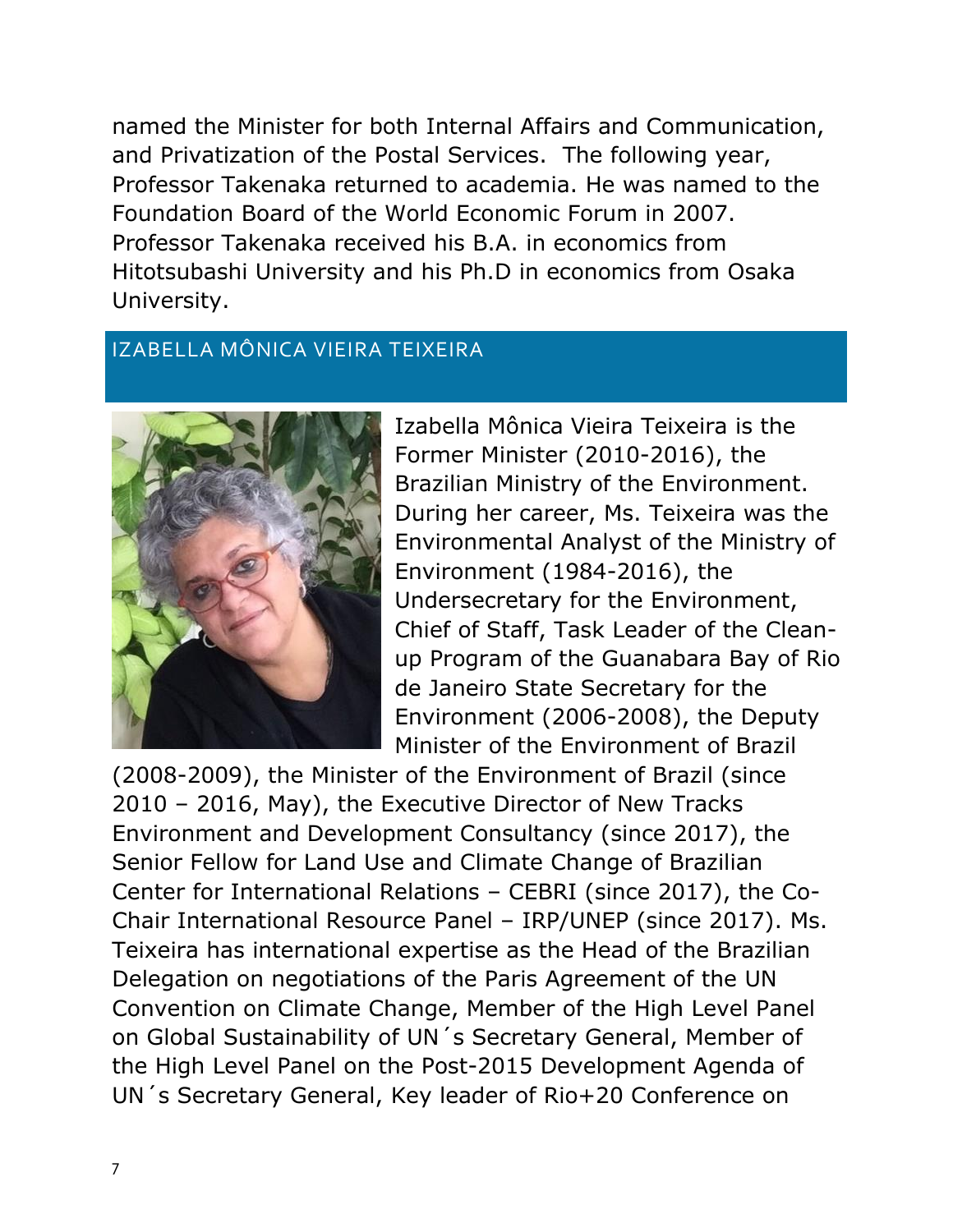Sustainable Development, Head of the Brazilian Delegation on negotiations of the Convention on Biological Diversity, Head of the Brazilian Delegation on negotiations of the UN Framework Convention on Climate Change and of BASIC countries (Brazil, South Africa, India and China). Ms. Teixeira has a Ph. D. and M.Sc. in Energy Planning, Federal University of Rio de Janeiro. She was awarded Champions of the World for Policy Leadership of the United Nations Environment Program (2013).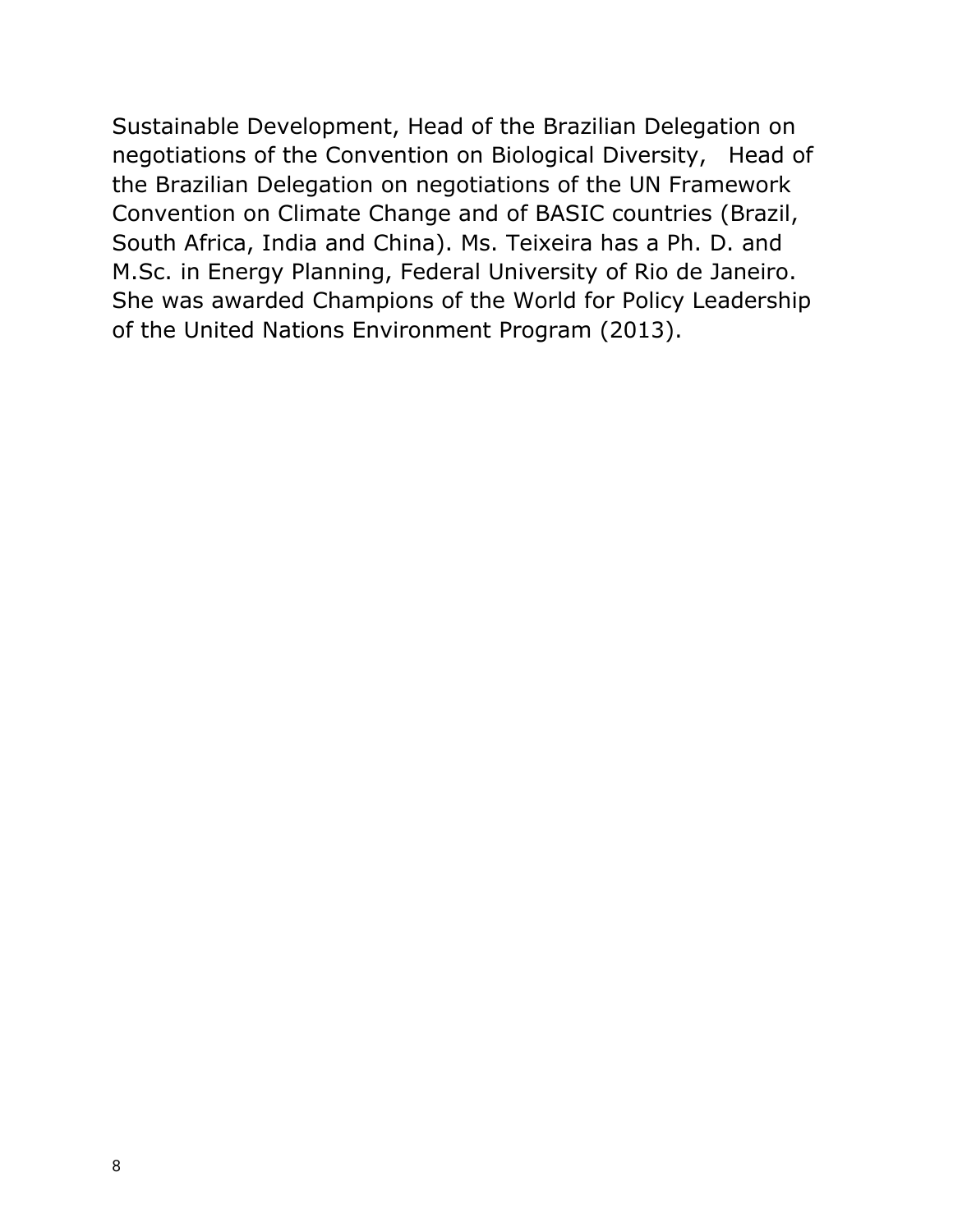# PANEL 2: ASSESSING THE STATE OF THE GLOBAL ECONOMY AND RECOVERY PATHWAYS

MODERATOR: ELLIOTT HARRIS, UN ASSISTANT SECRETARY-GENERAL FOR ECONOMIC DEVELOPMENT AND UN CHIEF ECONOMIST

#### ALICIA BARCENA



Alicia Bárcena assumed office as the Executive Secretary of the Economic Commission for Latin America and the Caribbean (ECLAC) on 1 July 2008. She had previously served as the Under-Secretary-General for Management at United Nations Headquarters in New York, Chef de Cabinet and Deputy Chef de Cabinet to the former Secretary-General Kofi Annan.

She held the post of Deputy Executive Secretary and Director of ECLAC's

Environment and Human Settlements Division. Prior to her time at ECLAC, Bárcena served as Coordinator of the Latin American and Caribbean Sustainable Development Programme of the United Nations Development Programme (UNDP), responsible for the Environmental Citizenship Project at the United Nations Environment Programme (UNEP).

Bárcena was the Founding Director of the Earth Council in Costa Rica, a non-governmental organization in charge of follow-up to the agreements reached at the United Nations Conference on Environment and Development (UNCED) held in Rio de Janeiro,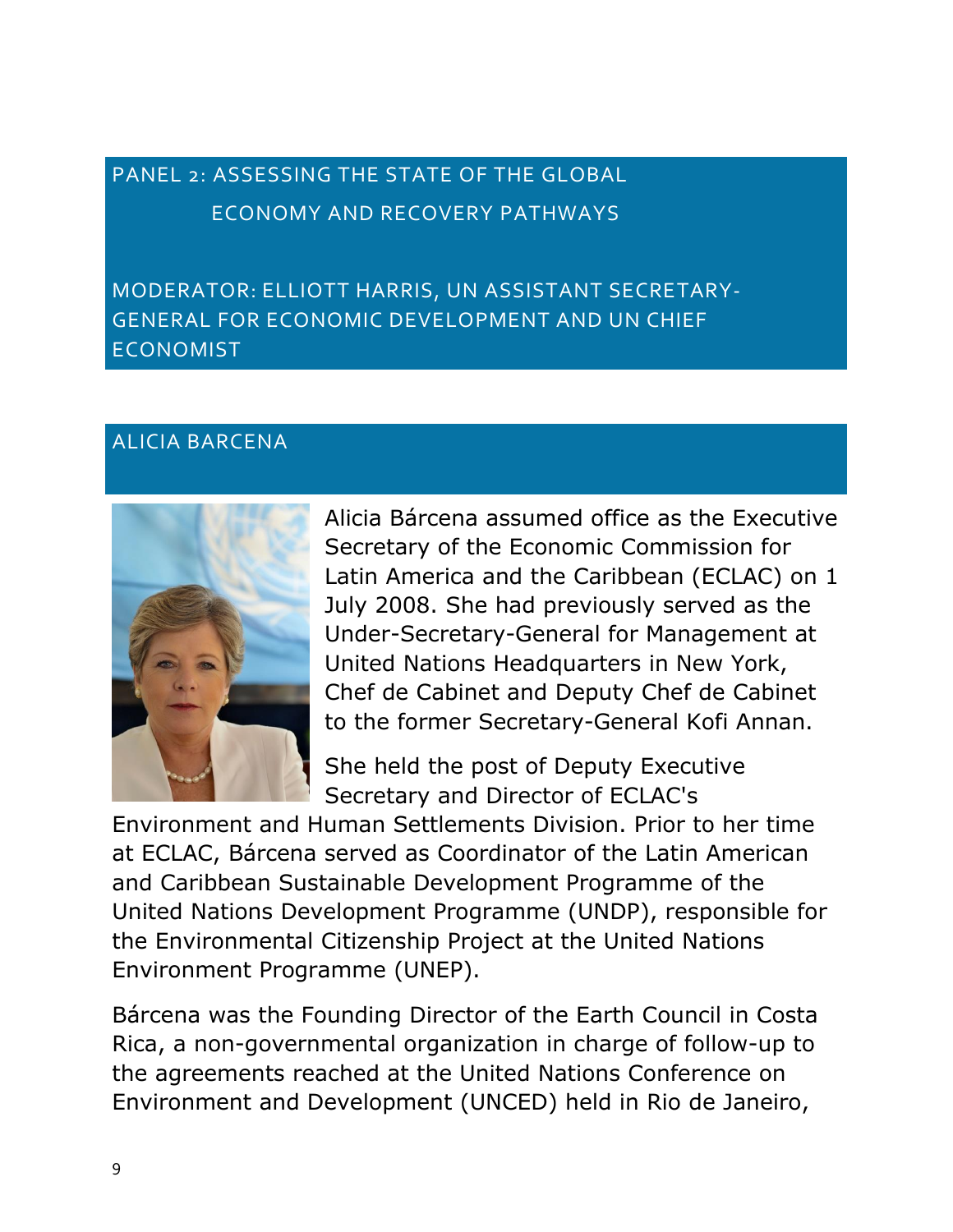Brazil, in 1992. She has published numerous articles on sustainable development, public policy, environmental issues, and public participation. Alicia Bárcena holds a Bachelor of Science degree in Biology from the National Autonomous University of Mexico (UNAM, in Spanish), as well as a Master's degree in Public Administration from Harvard University. She has completed the courses for a degree of Master in Ecology, and has initiated studies for a PhD degree in Economics at the UNAM.

She has been awarded an honoris causa doctorate by the University of Oslo, Norway, in September 2014, and by the University of Havana, Cuba, in March 2016. In July 2014, she was appointed by the National Autonomous University of Mexico as extraordinary teacher to collaborate at the Economics School and other entities.

### ANASTASIA J. GAGE



Anastasia J. Gage is a Professor at the Department of Global Community Health and Behavioral Sciences, School of Public Health and Tropical Medicine, Tulane University. She earned a Doctor of Philosophy degree in Demography from the University of Pennsylvania, a Master of Philosophy degree in Population Studies from the University of Ghana, and a Bachelor of Arts (Honors) degree in Geography

from the University of Sierra Leone. Dr. Gage has extensive research experience in sexual and reproductive health, violence against women and girls, maternal and child health, women's empowerment, and health risk behaviors among youth. She has also conducted qualitative and quantitative studies to support program design, implementation, monitoring and evaluation in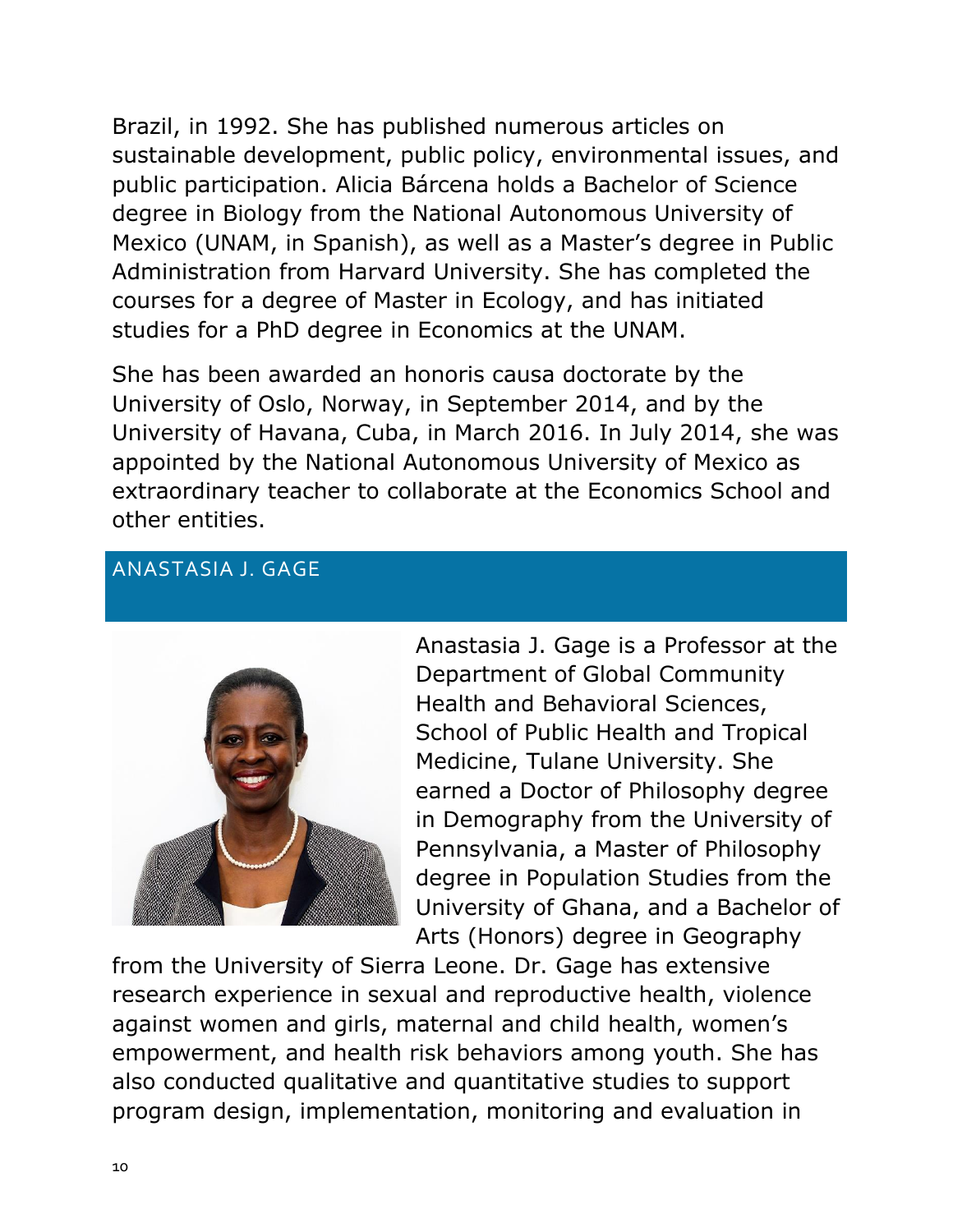Ghana, Democratic Republic of Congo, Ethiopia, Haiti, Nigeria, Jamaica, Uganda, and Zambia. Dr. Gage has served on the Board of Directors of the African Population and Health Research Center, Nairobi (2000-2006); the Integrated Public Use Microdata Series (IPUMS)-International, Advisory Board for the National Science Foundation (2015-2018); the Scientific Advisory Committee, INDEPTH Network (2010-2018); and the International Outreach Committee, Population Association of America (2013-2017). She served as President of the International Union for the Scientific Study of Population, the worldwide network of demographers, from 2014-2017.

#### MERIT E. JANOW



Merit E. Janow is an internationally recognized expert in international trade and investment. She has extensive experience in academia, government and business, with life-long experience in the Asia-Pacific. Janow became Dean of Columbia University's School of International and Public Affairs (SIPA) in July 2013. For the past 22 years, she has been a professor at SIPA and Columbia Law School. Presently she is also co-director of the APEC Study enter

and until recently chair of the Faculty Oversight Committee of Columbia's Global Center East Asia. She has written three books and numerous articles and frequently speaks before business, policy, and academic audiences around the world. In December 2003, Janow was elected as one of the seven Members of the World Trade Organization's (WTO) Appellate Body, which is the court of final appeal for adjudicating trade disputes between the 153 member nations of the WTO. From 1997 to 2000, Janow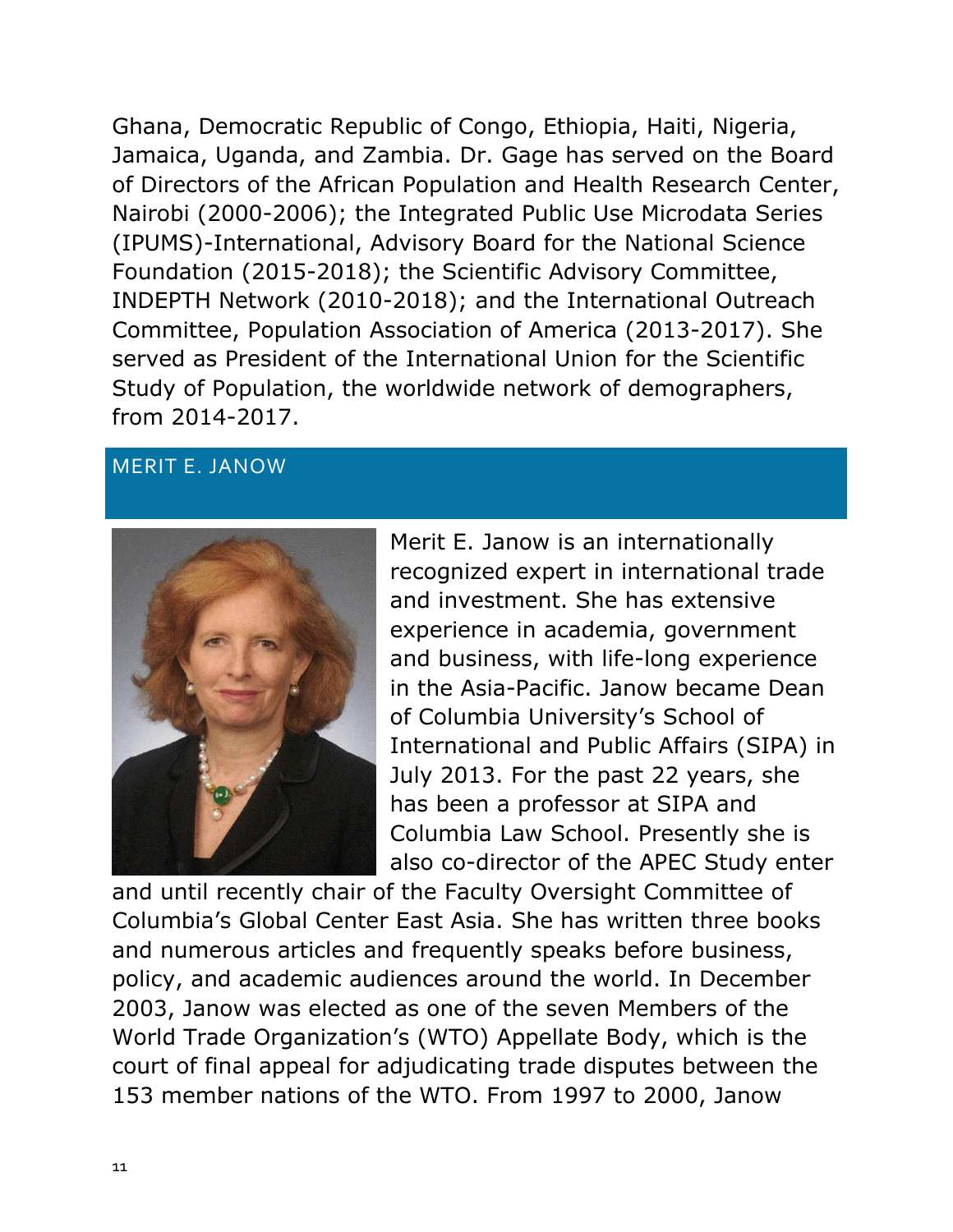served as executive director of the first antitrust advisory committee to the attorney general and the assistant general for antitrust, U.S. International Department of Justice. Prior to joining Columbia's faculty, Janow was deputy assistant U.S. trade representative for Japan and China (1989-93). Janow is on the Board of Directors of several technology and financial services corporations and is a member of the Council on Foreign Relations and the Trilateral Commission. Early in her career, Janow was a corporate lawyer specializing in cross-border mergers and acquisitions in New York. She grew up in Tokyo, Japan and is fluent in Japanese. She has a JD, Columbia Law School and a BA in Asian Studies, University of Michigan.

#### RICARDO LAGOS



Ricardo Lagos is Honorary Chairman of the Interamerican Dialogue, member of Global Commission on Drug Policy and Co-Chairman of Foro Iberoamerica and Pro Bono President of Fundación Democracia y Desarrollo. He is also member of the Elders and of the Club of Madrid. During the 80's he played a predominant role in the process to recover the democracy in Chile. He led the Democratic Alliance and the Independent Committee for Free

Elections. He was the founder and first president of the Party for the Democracy. Between 2000 and 2006, he was president of the Republic of Chile. Prior to becoming president, Mr. Lagos was Minister of Education under Patricio Aylwin's term, (1990) and Minister of Public Works under Eduardo Frei Ruiz-Tagle's term (1994). From 2008 to 2009, Mr. Lagos was President of the Club of Madrid and United Nations' Special Envoy on Climate Change.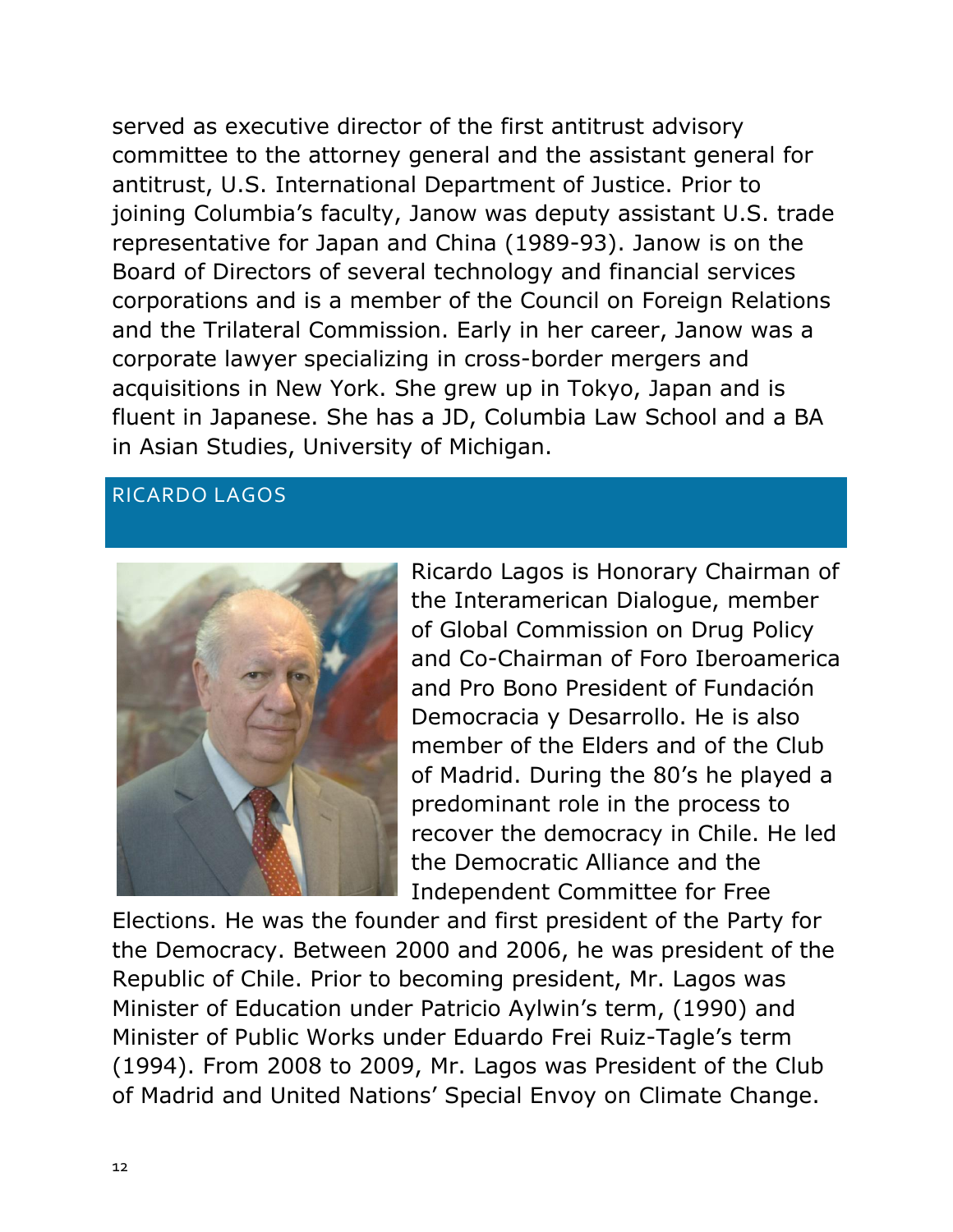Mr. Lagos was born on 2 March 1938. He holds a Law degree from University of Chile and a Ph.D. in Economics from Duke University. He has also received the Honoris Causa distinction from many prestigious universities in the world, such as the Universidad Autónoma de México, Universidad de Salamanca, amongst others. He was granted the "Berkeley Medal", top distinction of the Berkeley University in California.

### JOSÉ ANTONIO OCAMPO



José Antonio Ocampo is Member of the Board of Banco de la República, Colombia's central bank, and Chair of the Committee for Development Policy of the United Nations Economic and Social Council (ECOSOC). He is also Professor (on leave) at the School of International and Public Affairs, co-President of the Initiative for Policy Dialogue and Member of the Committee on Global Thought at Columbia University. He has occupied numerous positions at the United Nations and his native Colombia, including UN Under-

Secretary-General for Economic and Social Affairs, Executive Secretary of the UN Economic Commission for Latin America and the Caribbean (ECLAC), and Minister of Finance, Minister of Agriculture and Director of the National Planning Office of Colombia. In 2015-16, he was also the head of Colombia's Rural Development Commission. In 2012 he was one of the two candidates from developing countries for President of the World Bank. He has received numerous academic distinctions, including the 2012 Jaume Vicens Vives award of the Spanish Association of Economic History for the best book on Spanish or Latin American economic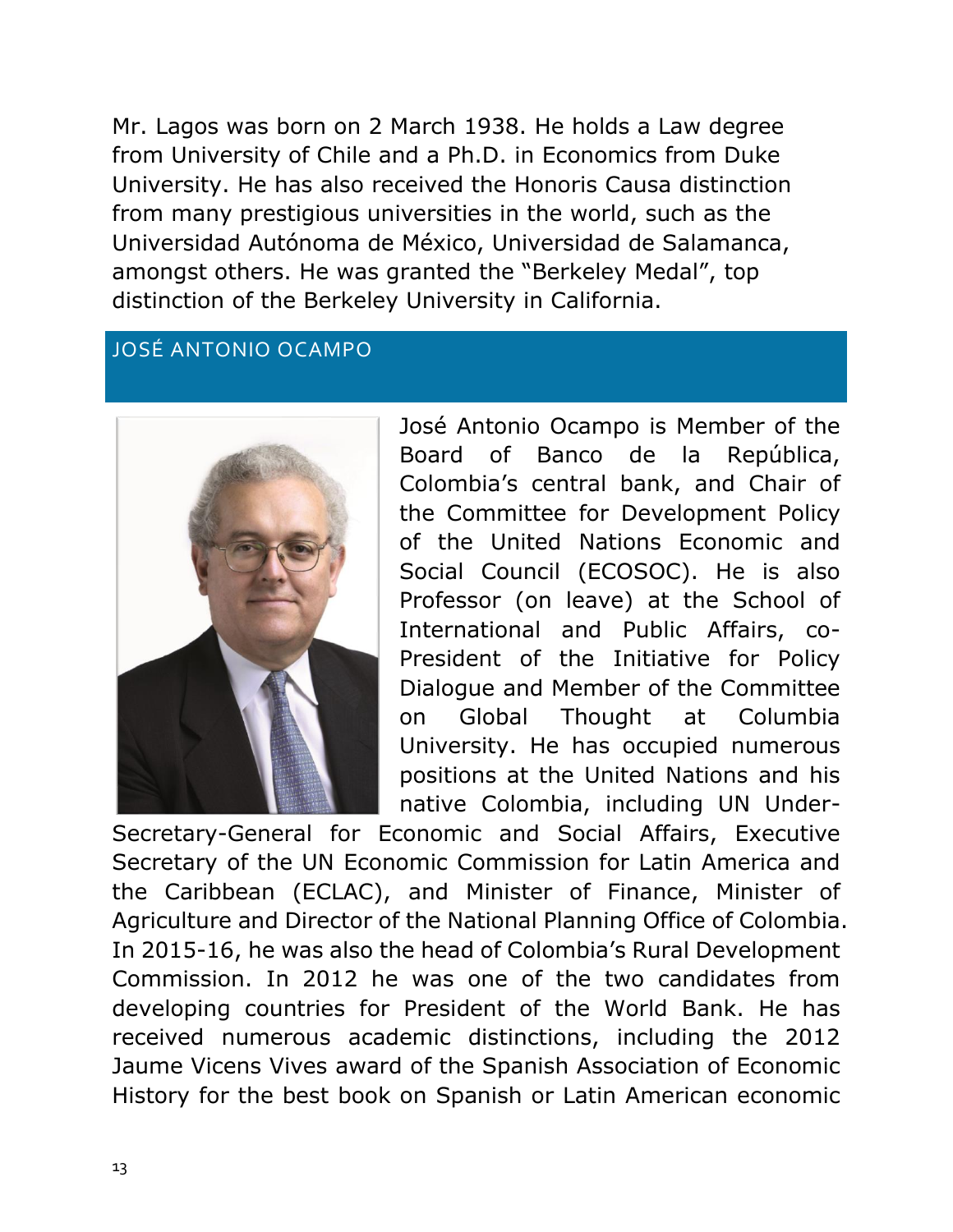history, the 2008 Leontief Prize for Advancing the Frontiers of Economic Thought and the 1988 Alejandro Angel Escobar National Science Award of Colombia. He has published extensively on macroeconomic theory and policy, international financial issues, economic and social development, international trade, and Colombian and Latin American economic history.

#### JEFFREY D. SACHS



Jeffrey D. Sachs is a world-renowned professor of economics, leader in sustainable development, senior UN advisor, bestselling author, and syndicated columnist whose monthly newspaper columns appear in more than 100 countries. He has twice been named among Time Magazine's 100 most influential world leaders. He was called by the New York Times, "probably the most important economist in the world," and by Time Magazine "the world's best known economist." Professor Sachs served as the

Director of the Earth Institute from 2002 to 2016. He was appointed University Professor at Columbia University in 2016, and also serves as Quetelet Professor of Sustainable Development, and Professor of Health Policy and Management at Columbia University. He is Special Advisor to United Nations Secretary-General António Guterres on the Sustainable Development Goals, and previously advised both UN Secretary-General Ban Ki-moon Sustainable Development Goals and Millennium Development Goals and UN Secretary-General Kofi Annan on the Millennium Development Goals. He is a Distinguished Fellow of the International Institute of Applied Systems Analysis in Laxenburg, Austria. Sachs is Director of both